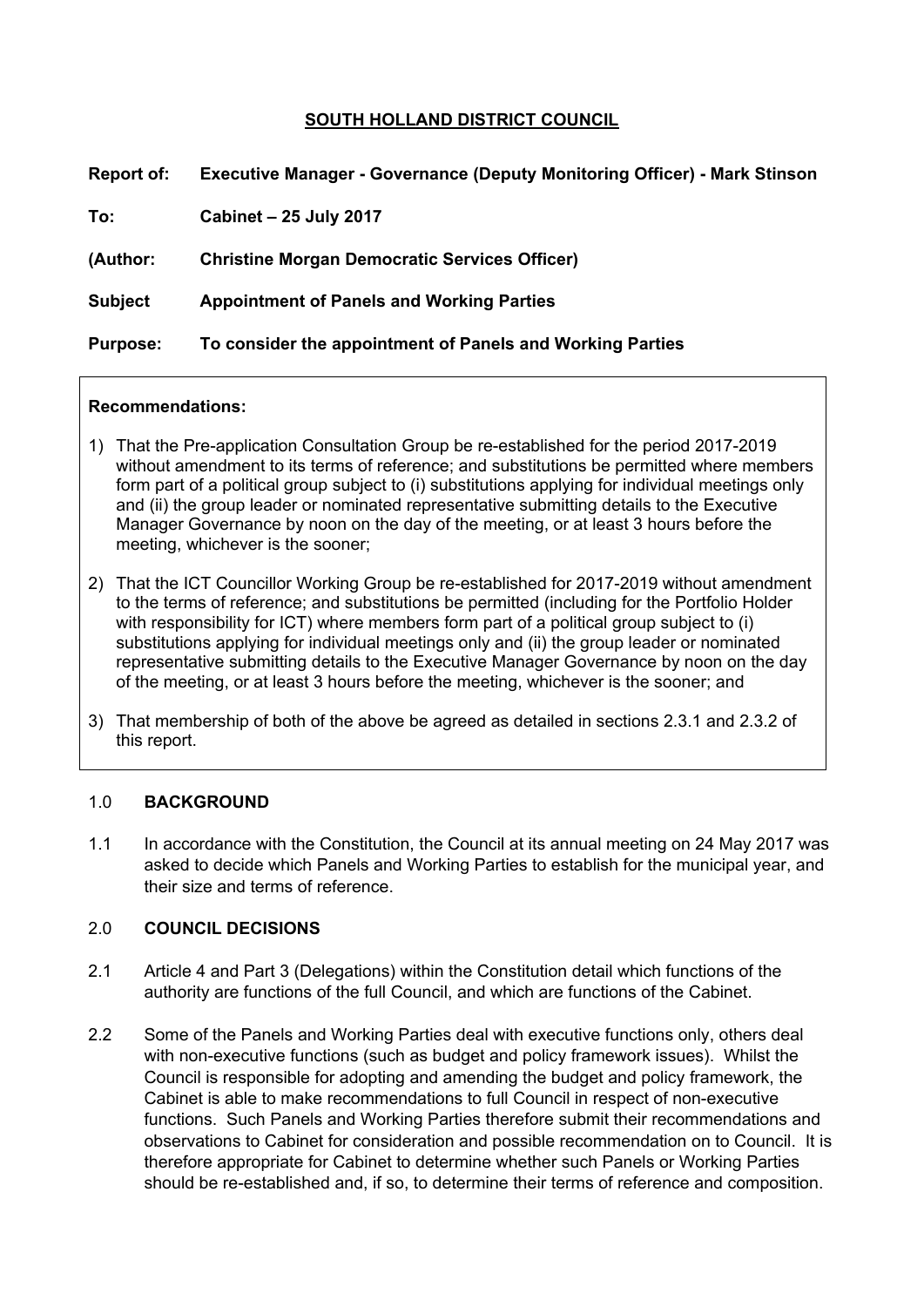- 2.3 Full details of the Panels and Working Parties, together with details of their existing terms of reference, and nominations for the period 2017-19, are detailed below.
- 2.3.1 Pre-Application Consultation Group (Non-executive/Council function but Cabinet advises/makes recommendations to Council)

**COMPOSITION:** 12 councillors appointed in accordance with the political group regulations (although it is not necessary to appoint in accordance with political group regulations as the Consultation Group has no executive powers and cannot therefore make any decisions, only recommendations) plus appropriate officers with the power to co-opt relevant ward members and portfolio holders in an advisory role. There is no restriction on whether members of the Consultation Group must be members of the Planning Committee.

**TERMS OF REFERENCE**: (No executive powers) To assess and advise on the likely planning considerations in respect of significant planning proposals at both pre-application and post-decision stages. To provide a forum at which ward members can be informed about significant proposals likely to affect people in their wards and to enable them to consult and report back on such proposals.

**SUBSTITUTIONS:** Substitutions are permitted where members form part of a political group subject to (i) substitutions applying for individual meetings only and (ii) the group leader or nominated representative submitting details to the Executive Manager Governance by noon on the day of the meeting, or at least 3 hours before the meeting, whichever is the sooner.

**RECOMMENDATION:** That the Pre-Application Consultation Group be re-established for the municipal year without amendment to its term of reference; and substitutions be permitted where members form part of a political group subject to (i) substitutions applying for individual meetings only and (ii) the group leader or nominated representative submitting details to the Executive Manager Governance by noon on the day of the meeting, or at least 3 hours before the meeting, whichever is the sooner.

| <b>Pre-Application Consultation Group</b> |                          |  |  |
|-------------------------------------------|--------------------------|--|--|
| Cllr G R Aley (Con)                       | Cllr A Harrison (Con)    |  |  |
| Cllr F Biggadike (Con)                    | Cllr M D Seymour (Con)   |  |  |
| Cllr A Casson (Con)                       | Cllr E Sneath (Con)      |  |  |
| Cllr P E Coupland (Con)                   | Cllr B Alcock (Ind)      |  |  |
| Cllr H Drury (Con)                        | Cllr CJTH Brewis (Ind)   |  |  |
| Cllr R Gambba-Jones (Con)                 | Cllr P A Williams (UKIP) |  |  |

## **NOMINATIONS 2017 – 19:**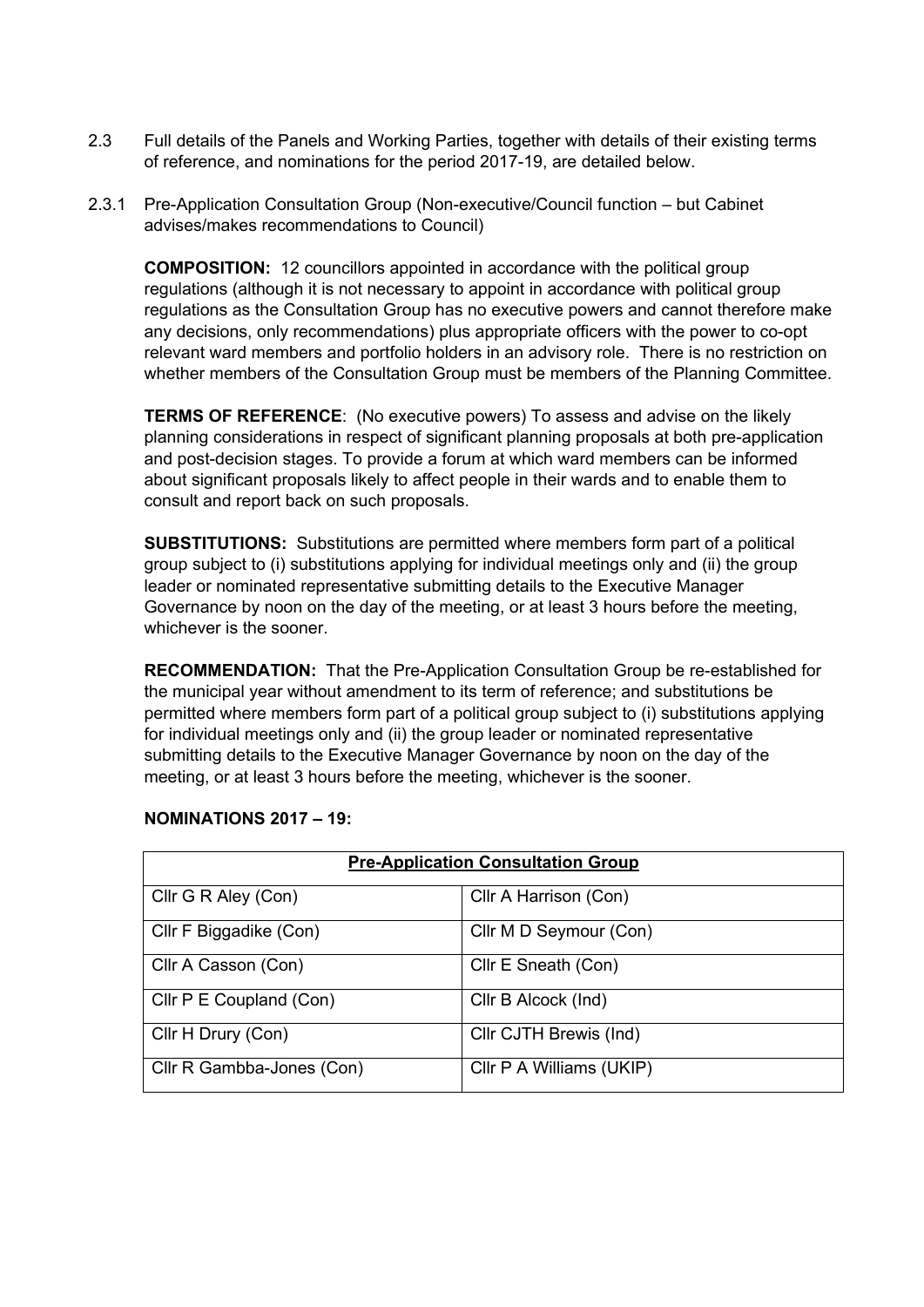## 2.3.2 ICT Councillor Working Group (Working Group to report directly to the Cabinet)

**COMPOSITION:** 7 Councillors comprising the Portfolio Holder with responsibility for ICT, together with 6 other members based on cross party member involvement. The political group regulations do not apply.

**TERMS OF REFERENCE**: (No executive powers.) To provide a wider more strategic remit with the following scope:

- The Role of ICT in the organisation;
- New technology strategic positioning;
- ICT support general performance, not individual problems;
- Progress with larger projects; and
- ICT Security and Governance.

**SUBSTITUTIONS:** Substitutions are permitted (including for the Portfolio Holder with responsibility for ICT) where members form part of a political group subject to (i) substitutions applying for individual meetings only and (ii) the group leader or nominated representative submitting details to the Executive Manager Governance by noon on the day of the meeting, or at least 3 hours before the meeting, whichever is the sooner.

**RECOMMENDATION:** That the ICT Councillor Working Group be re-established for the municipal year without amendment to the terms of reference as detailed above; that substitution be permitted (including for the Portfolio Holder with responsibility for ICT) where members form part of a political group subject to (i) substitutions applying for individual meetings only and (ii) the group leader or nominated representative submitting details to the Executive Manager Governance by noon on the day of the meeting, or at least 3 hours before the meeting, whichever is the sooner.

## **NOMINATIONS 2017 – 19**

| <b>ICT Councillor Working Group</b> |                         |  |  |
|-------------------------------------|-------------------------|--|--|
| Cllr G R Aley (Con)                 | Cllr S-A Slade (Con)    |  |  |
| Cllr J Astill (Con)                 | Cllr CJTH Brewis (Ind)  |  |  |
| Cllr M G Chandler (Con)             | Cllr P C Foyster (UKIP) |  |  |
| Cllr A Harrison (Con)               |                         |  |  |

#### 3.0 **OPTIONS**

- 3.1 Not to approve the recommendations.
- 3.2 To approve the recommendations with amendments.
- 3.3 To approve the recommendations with no amendments.

## 4.0 **REASONS FOR RECOMMENDATIONS**

4.1 To enable delivery of the advisory/consultative support detailed in paragraph 2.3 above.